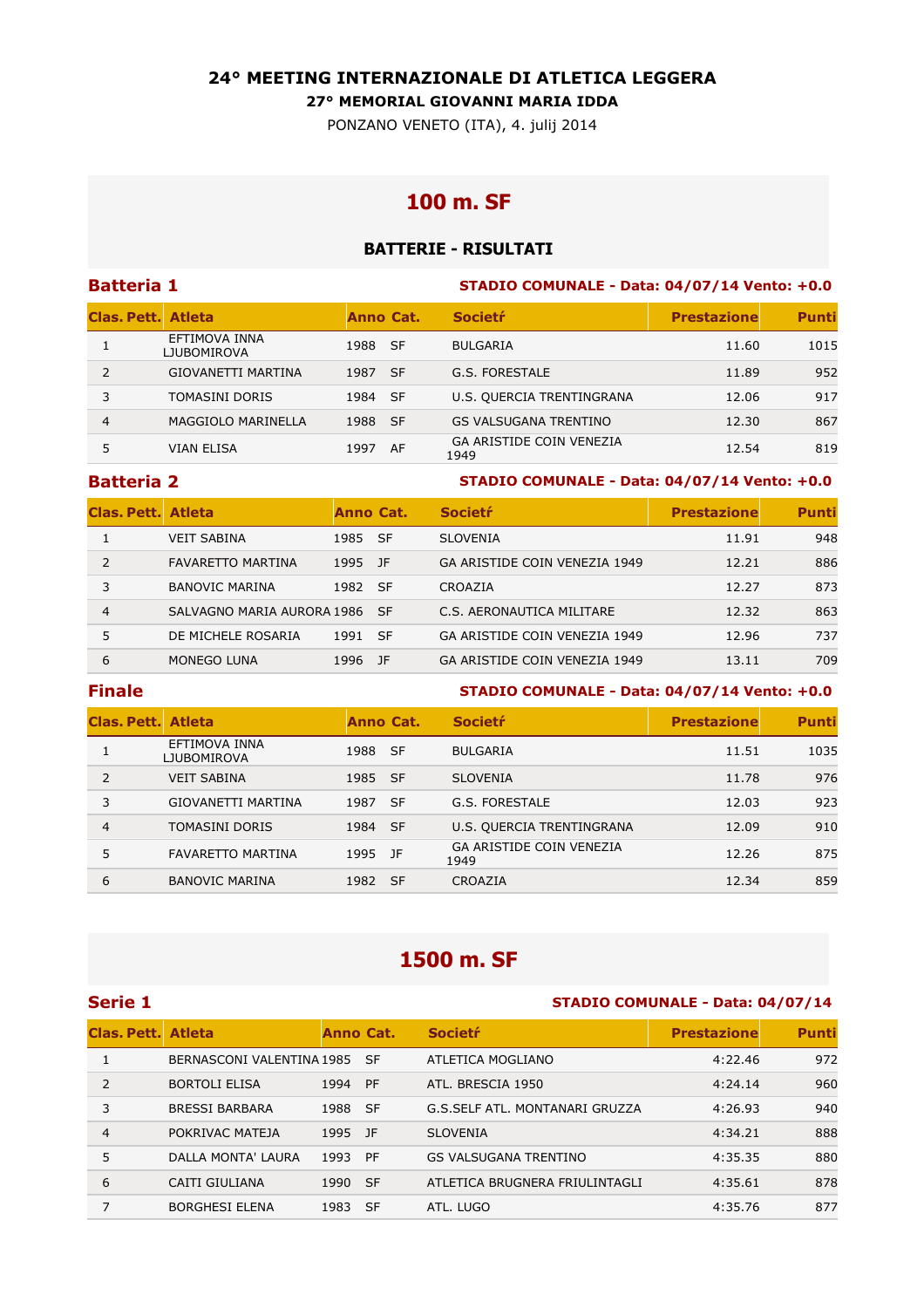|    | <b>BUSATTO ANNA</b> | 1996 JF |           | ATLETICA MOGLIANO         | 4:36.96 | 869 |
|----|---------------------|---------|-----------|---------------------------|---------|-----|
|    | TESSARO GLORIA      | 1991 SF |           | ATL.VICENTINA             | 4:37.83 | 863 |
| 10 | BOLDRIN SABRINA     |         | 1979 SF35 | ATLETICA SILCA CONEGLIANO | 4:41.78 | 835 |
| 11 | PARODI ANGELICA     | 1995 IF |           | ATLETICA MOGLIANO         | 4:49.14 | 785 |

## **400 m. SM**

### **SERIE - RISULTATI**

### **Serie 1 STADIO COMUNALE - Data: 04/07/14**

| <b>Clas, Pett. Atleta</b> |                      | <b>Anno Cat.</b> |           | <b>Societr</b>                | <b>Prestazione</b> | <b>Punti</b> |
|---------------------------|----------------------|------------------|-----------|-------------------------------|--------------------|--------------|
|                           | GIORI GIACOMO        | 1997             | AM        | U.S. QUERCIA TRENTINGRANA     | 52.56              | 669          |
|                           | <b>SERATO ENRICO</b> | 1995             | JM        | ASSOCIAZIONE ATLETICA N.E.VI. | 54.19              | 589          |
|                           | <b>BOTTAZZO ELIA</b> | 1993             | <b>PM</b> | ASSOCIAZIONE ATLETICA N.E.VI. | 54.36              | 581          |
| 4                         | ANTIGA ALBERTO       | 1989             | <b>SM</b> | ATL.PONZANO G.R.AUTOTRASPORTI | 56.01              | 505          |
|                           | PETRUZZELLI LUIGI    | 1989             | <b>SM</b> | ATL.PONZANO G.R.AUTOTRASPORTI | 56.28              | 493          |

#### **Serie 2 STADIO COMUNALE - Data: 04/07/14**

| <b>Clas, Pett. Atleta</b> |                           | <b>Anno Cat.</b> |           | <b>Societr</b>    | <b>Prestazione</b> | <b>Punti</b> |
|---------------------------|---------------------------|------------------|-----------|-------------------|--------------------|--------------|
|                           | MASUCCI LORENZO CRISTOFO  | 1994             | <b>PM</b> | TRIESTE ATLETICA  | 49.97              | 808          |
|                           | <b>WAGNE ALIOU BADARA</b> | 1992             | <b>PM</b> | TRIESTE ATLETICA  | 50.33              | 788          |
|                           | <b>BRAGA LUCA</b>         | 1993             | <b>PM</b> | ATLETICA MOGLIANO | 50.59              | 773          |
| 4                         | TONET CLAUDIO             | 1996             | JM.       | GS LA PIAVE 2000  | 50.99              | 752          |
|                           | <b>DURIGON KEVIN</b>      | 1996             | JМ        | TREVISATLETICA    | 51.25              | 738          |

#### **Serie 3 STADIO COMUNALE - Data: 04/07/14**

| Clas, Pett. Atleta |                               | <b>Anno Cat.</b> |           | <b>Societr</b>            | <b>Prestazione</b> | <b>Punti</b> |
|--------------------|-------------------------------|------------------|-----------|---------------------------|--------------------|--------------|
|                    | MINOUGOU CHECK HAMED TIDJ1993 |                  | <b>PM</b> | ATL.VICENTINA             | 47.95              | 925          |
| 2                  | <b>MAMADOU GUEYE</b>          | 1986 SM          |           | <b>SENEGAL</b>            | 48.32              | 903          |
|                    | DE SOUZA DIOMAR               | 1989             | - SM      | <b>BRASILE</b>            | 48.46              | 894          |
| 4                  | DE PAOLI JACOPO               | 1988 SM          |           | U.S. QUERCIA TRENTINGRANA | 48.89              | 869          |
|                    | KOREN DENIS                   | 1995             | JM        | <b>SLOVENIA</b>           | 48.90              | 869          |
| 6                  | COSTANTINI ERMANNO            | 1994             | <b>PM</b> | A.ATL.DOLOMITI BELLUNO    | 50.39              | 784          |

# **1500 m. SM**

#### **SERIE - RISULTATI**

# **Serie 1 STADIO COMUNALE - Data: 04/07/14 Clas. Pett.** Atleta Anno Cat. Societŕ Anno Cat. Prestazione Punti 1 LANZINER PETER 1982 SM U.S. QUERCIA TRENTINGRANA 3:52.77 881 2 ZANATTA PAOLO 1982 SM G.S. FIAMME ORO PADOVA 3:53.13 877 3 HLINSKI YAUHENI 1992 PM ATL. STUDENTESCA CA.RI.RI 3:53.70 870 4 MARANGI ALESSANDRO 1986 SM ATL. ADEN EXPRIVIA MOLFETTA 3:54.14 865 5 GARAVELLO ANTONIO 1987 SM ASSINDUSTRIA SPORT PADOVA 3:54.92 856 6 FILIPPI MARCO 1989 SM ATL.VICENTINA 3:55.11 854